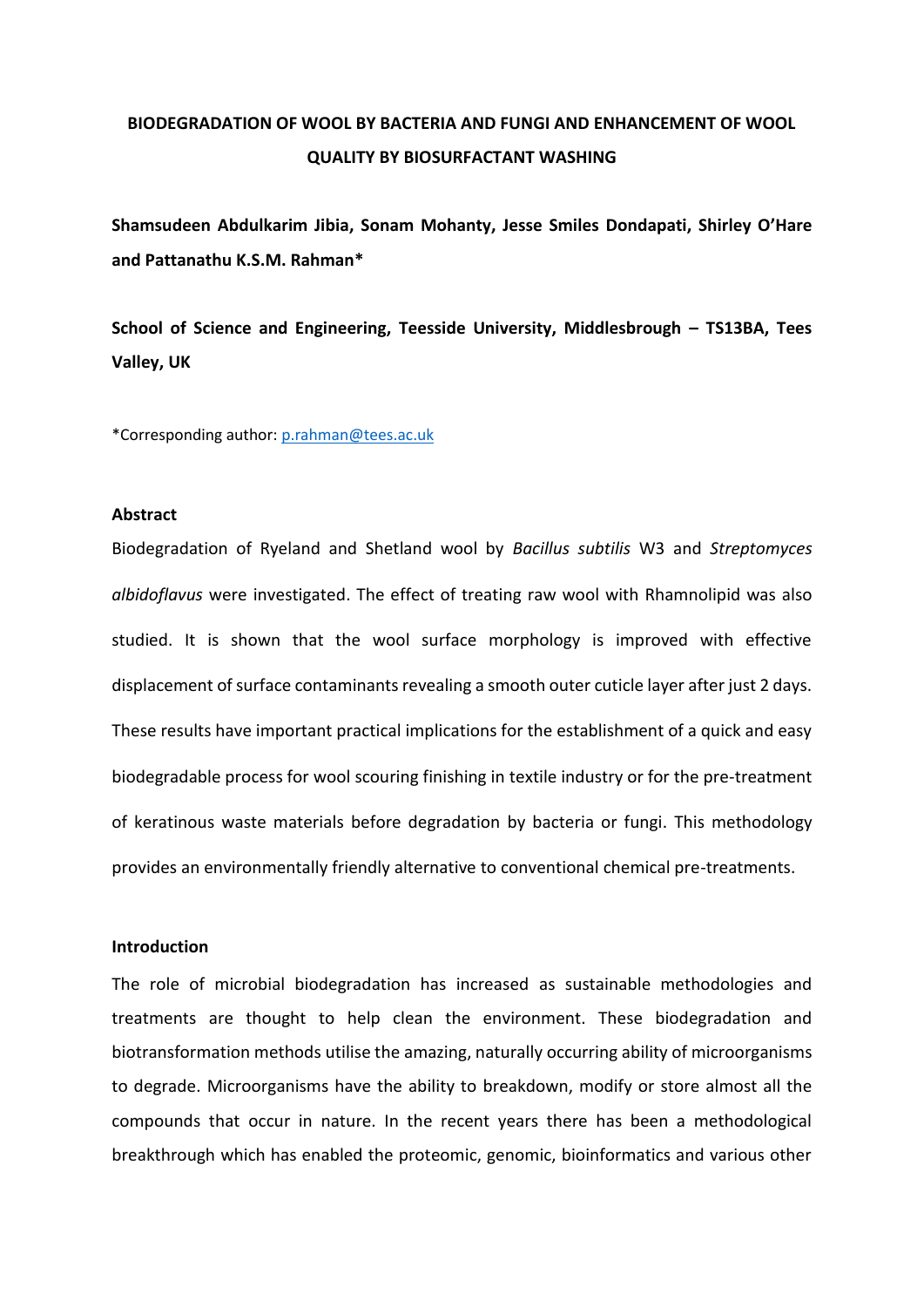analyses of environmentally important microorganisms that have provided new insights into important biodegradative pathways and the ability of the microorganisms to adapt to that environment (Saber et al., 2010).

The global production of wool is approximately 1.1 million tons per year but a large quantity of the wool is wasted annually (Kabir et al. 2013). Wool is considered as keratin waste that contributes to the accumulation of environmental waste worldwide and significant amount of keratin waste are produced across the world (Korniłłowicz-Kowalska and Bohacz 2011). Keratin waste from wool is generated in a number of different industries including tanning and meat processing and this is believed to be the cause of a lot of environmental problems (Aluigi et al. 2011; Brebu and Spiridon 2011). Seeking to develop environmentally friendly and efficient ways to utilise waste wool are therefore needed to avoid environmental contamination by microorganisms. An efficient and effective method to treat or purify raw waste wool might hold part of the answer. Queiroga et al. (2012) reported those materials that have high levels of keratin do not accumulate and this highlights that there are natural degraders of keratin. Moreover wool has a very limited use because of its lack of solubility and because of its resistance to degradation by the various proteolysis enzymes (Meng et al. 2013). Wool is composed of proteins and amino acids and  $α$ -keratin are the backbone of wool. Keratin is characterised as an insoluble and hard to degrade animal protein. It has a high resistance to enzymatic hydrolysis because of its unique complex structure (Saber 2010). Raw wool can contain large amounts of surface impurities made up of wool wax and grease. In addition to the fatty acids in wool wax and wool grease, raw wool also contains water soluble materials such as suint (formed from dried perspiration), inorganic mineral dirt and vegetable matter (Dominguez et al. 2003). Wool scouring or cleaning is required to prepare raw wool in the textile industry resulting in better dye uptake and polymer adhesion used in shrink resistant treatments (Silva et al. 2005). Commonly used scouring agents include the use of sodium hydroxide in combination with ionic and non-ionic detergents (Long et al. 2013; Raza et al. 2014). Chemical treatment of wool and the subsequent release of contaminated waste water by the textile industry have come under scrutiny in recent years and alternative environmentally friendly alternatives are being sought (Silva et al. 2005; Long et al. 2013). Physical and chemical methods can be challenging, with various drawbacks such as the loss of energy and destruction of key amino acids responsible for the nutritional value of the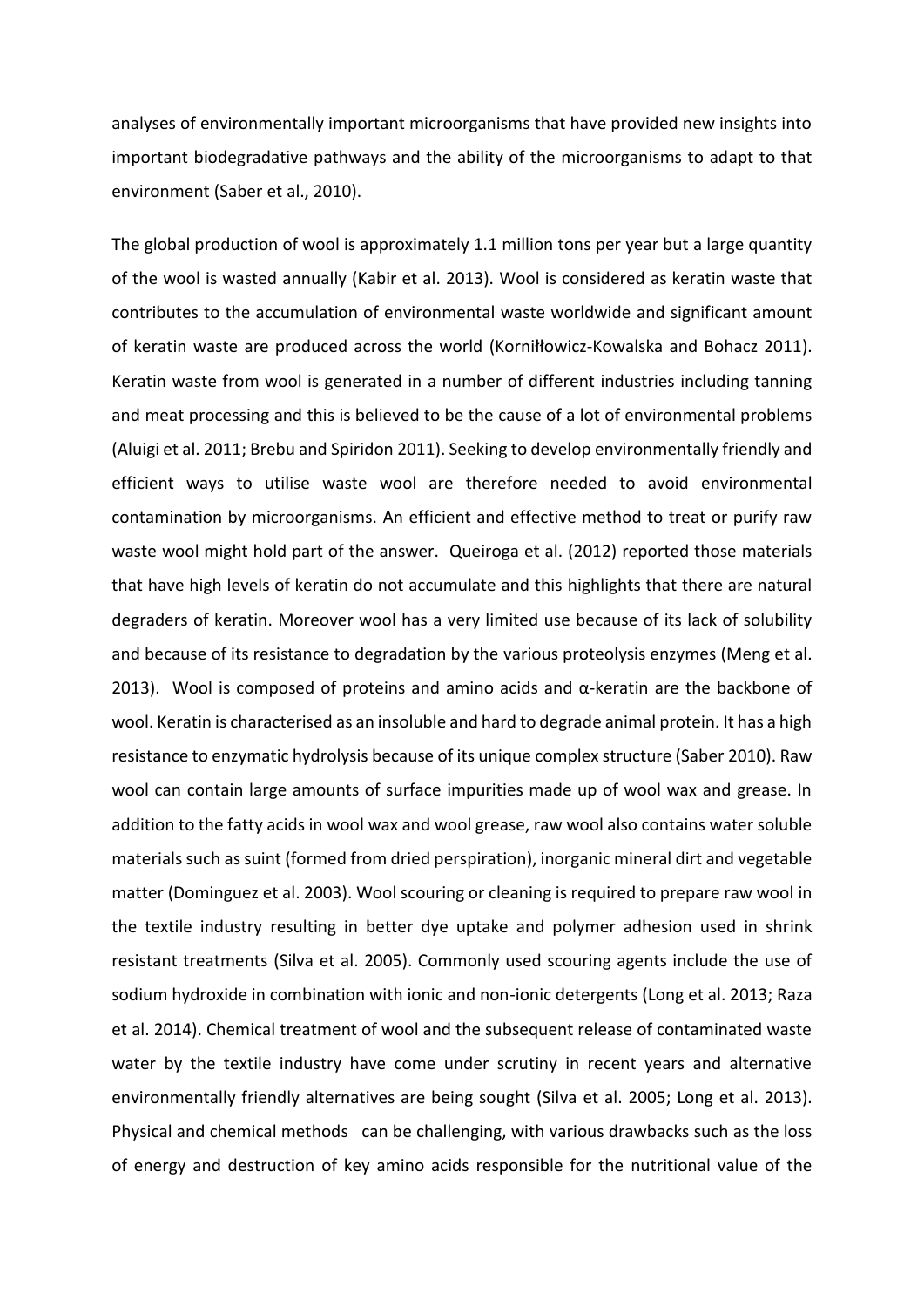products obtained. In order to avoid compromising the quality of the amino acids, the use of modified enzymes, proteases and pectins to alter the surface of wool have attracted attention in recent years particularly with respect to shrink resistance and softening treatments in the textile industry (Hutchison et al., 2007; Silva et al. 2005). Biosurfactants such as Rhamnolipid for textile surface modification have also been considered for cotton fabric (Raza et al. 2014). They concluded that rhamnolipid in combination with pectinase provided a greener and less toxic alternative to conventional chemical scouring agents. The supplement of keratinous waste to nutrient agar improves the nutritional content compared to unmodified one (Zheljazkov et al. 2009).

Keratinolytic microorganisms possess specific unique hydrolytic enzymes: keratinolytic serine proteases and keratinolytic metallo-proteases comprise the majority of these enzymes and have the ability to degrade the keratin that is present in the wool. A variety of keratinolytic microorganisms have been employed in the past for the biodegradation of wool namely *Bacillus*, *Actinomyctes* and other fungi (Zaghloul et al. 2010). The special feature of these kinds of prokaryotic microorganisms is that they possess extracellular proteases that have the ability to break down large polypeptide substrates into smaller entities. This allows for the isolation and characterisation of compounds which have a varied range of applications (Queiroga et al. 2012). Keratinase has found application in the textile industry (Fang et al. 2013), it has been increasingly in demand in the pharmaceutical industry and keratinises have also played a key role in making biological  $H_2$  and eco-friendly materials (Brandelli et al. 2015). Some research have shown that *Bacillus* spp. are abundantly rich in enzymes that degrade wool ([Brandelli et al.](http://www.sciencedirect.com/science/article/pii/S0964830512000443#bib2) 2010), however, the amount of enzymes synthesized by the five *Bacillus* isolates in the study by Brandelli et al. (2010) changes depending on the presence or absence of their substrate. So many researchers have agreed that *Bacillus* strains produce wool degrading enzymes constantly whether the substrate is present or not, however, some scientists believe that majority of microorganisms that break down wool produce wool degrading enzymes when the wool is supplied as the main source of nutrient [\(Kim et al.](http://www.sciencedirect.com/science/article/pii/S0964830512000443#bib8) 2001; [Cai et al.](http://www.sciencedirect.com/science/article/pii/S0964830512000443#bib3) 2008 and [El-Refai et al.](http://www.sciencedirect.com/science/article/pii/S0964830512000443#bib13) 2005).

Materials containing keratin are more easily degraded when cut and crush in to pieces than intact ones. This could be due to heat from the crusher that causes some changes from the natural structure of the keratin thereby increasing the surface area for more enzymatic attack.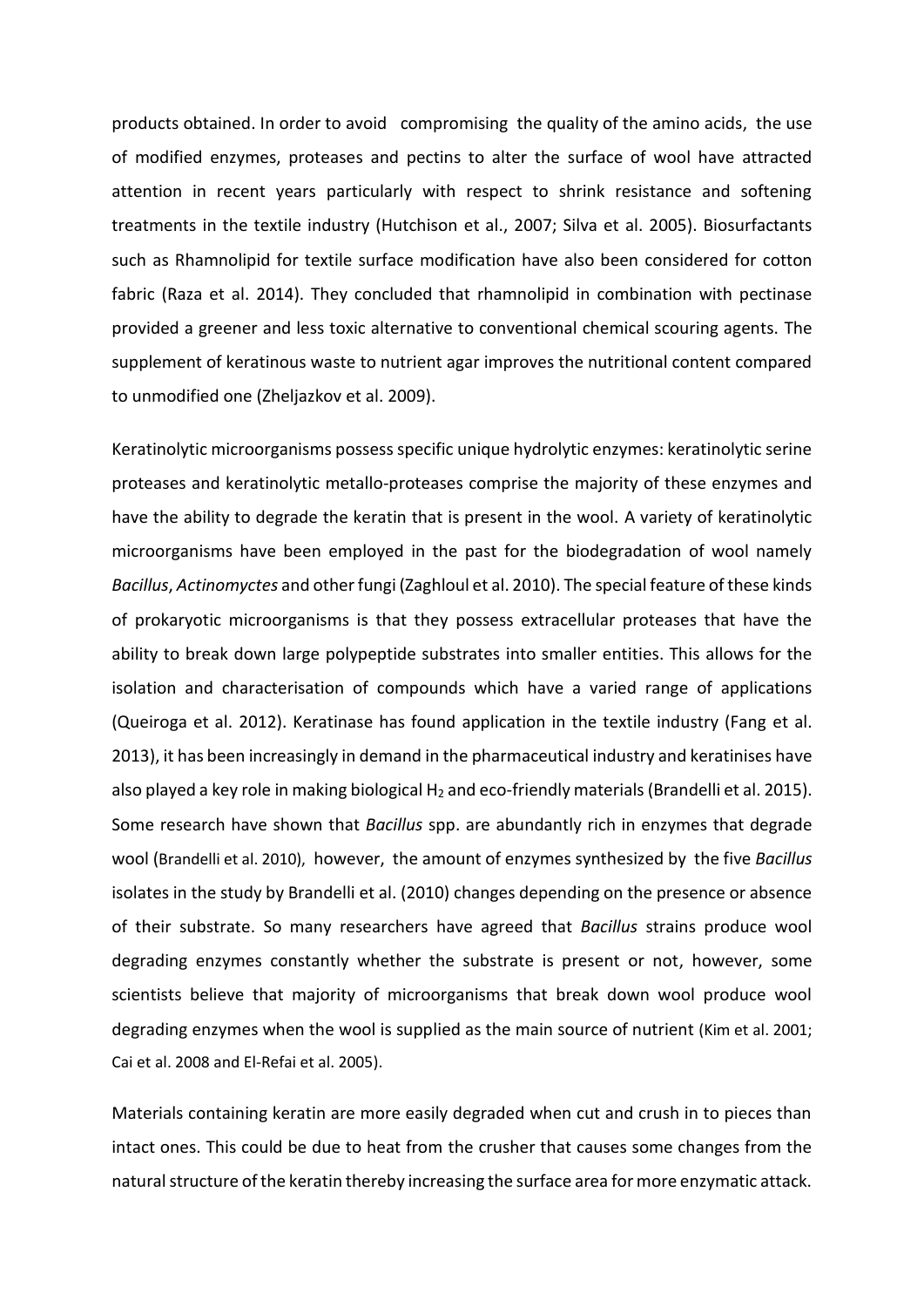*Bacillus* sp. HTS 85 and HTS 126 specifically can break down intact wool and feather thereby cutting cost in textile industries (Queiroga et al. 2012). Chopping both sheep's wool and feathers into small pieces prior to inoculation for bacterial degradation has been shown by Zaghloul et al. (2010) to enhance the rate of solubilisation of the wool by increasing the surface area exposed to the bacteria.

In this study, autoclaving was used as the pre-treatment process for biodegradation to remove the indigenous microbial flora in the wool and bioaugmentation by pure cultures of *Bacillus subtilis* was employed to activate the biodegradation process. The bioprocess was monitored for a period of 12 days and the texture of wool was monitored at 3 days intervals. The morphological changes on the wool fibres were observed using scanning electron microscope (SEM) and a significant amount of keratin denaturation was observed during this study.

# **Materials and Methods**

### **Isolation of wool degrading bacteria**

The microorganism used in the present study was isolated from wool by soaking in water for several days and using a sterile metal loop to obtain microbial samples from different areas in the flask. A series of quadrant streaking were carried out in order to identify the organisms that were capable of protease activity. The strains with protease activity were purified by series of streaking on a fresh agar plates to obtain pure and non-contaminated strains. The strain with highest protease activity was isolated. This strain was identified by biochemical tests, morphological tests as well as 16S rRNA sequence and was recognised as *Bacillus subtilis.*

## **Characterization of** *Bacillus subtilis*

In this research, sequencing of 16S rRNA gene of *Bacillus subtilis* was conducted by Deutsche Sammlung Mikroorganismen und Zellkulturen (http://www.dsmz.de/) and the partial sequence of the 16S rRNA gene. The comparison of the nucleotide sequence was done with already identified genes in EMBL and NCBI databases using bioinformatics tool know as Basic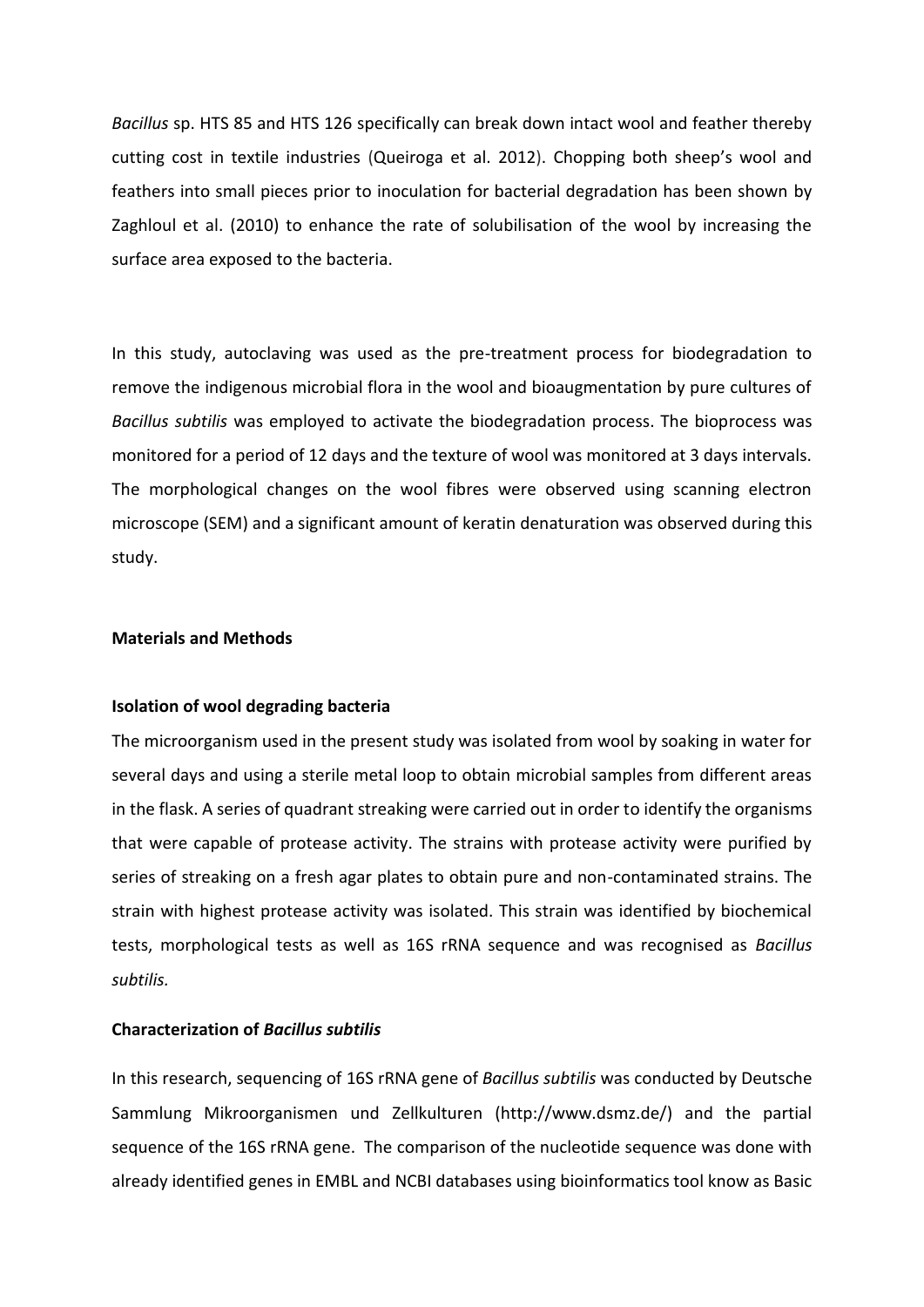Local Alignment Search Tool. The graphical representation of closely related sequence was done by pairwise comparison using K-2-P model. A phylogenetic tree was obtained with the partial 16S rRNA gene sequences using general purpose computer software called CLUSTALW by the neighbour-joining method (NJ). The data were then treated using the dendrogramvisualization program TreeView. The obtained tree as shown in figure 1 was shortened to save space and only similar species were considered.

# **1% Rhamnolipid solution**

The commercially obtained Rhamnolipid was prepared at a concentration of  $1\%$  (v/v) using distilled water**.**

# **Wool preparation**

The two commercially available sheep's wool samples (Ryeland and Shetland) were obtained from Garthenor Organic Pure Wool. The wool was cut into small lengths (approximately 1cm) using scissors.

# **Defatting of wool using Rhamnolipid**

Both wool types (~3 g) were soaked in 1% solution of Rhamnolipid (prepared as above) and distilled water to assess the effect of the solution on wool surface texture. The wool was retained at room temperature for periods up to 7 days.

# **Autoclaving**

Autoclaved wool samples were made as required by taking wool (approximately 3g) prepared as above and placing in 250 ml conical flasks and autoclaved at 121 °C for 20 minutes.

### **Degradation of wool using** *Bacillus Subtilis*

Both wool types were washed thoroughly with a 1% solution of Rhamnolipid and rinsed with distilled water. Prepared wool (~3 g) was placed in 250 ml Erlenmeyer glassware holding100 ml distilled water and introduced either 1 ml or 5 ml of a 1% (v/v) bacterial suspension or 5 ml of a  $1\%$  (v/v) fungal suspension both in nutrient broth prepared as described above. Samples were incubated at 37 °C, maintained at pH 7 and rotated at 150 rpm using an orbital shaker at 150 rpm for periods up to 12 days.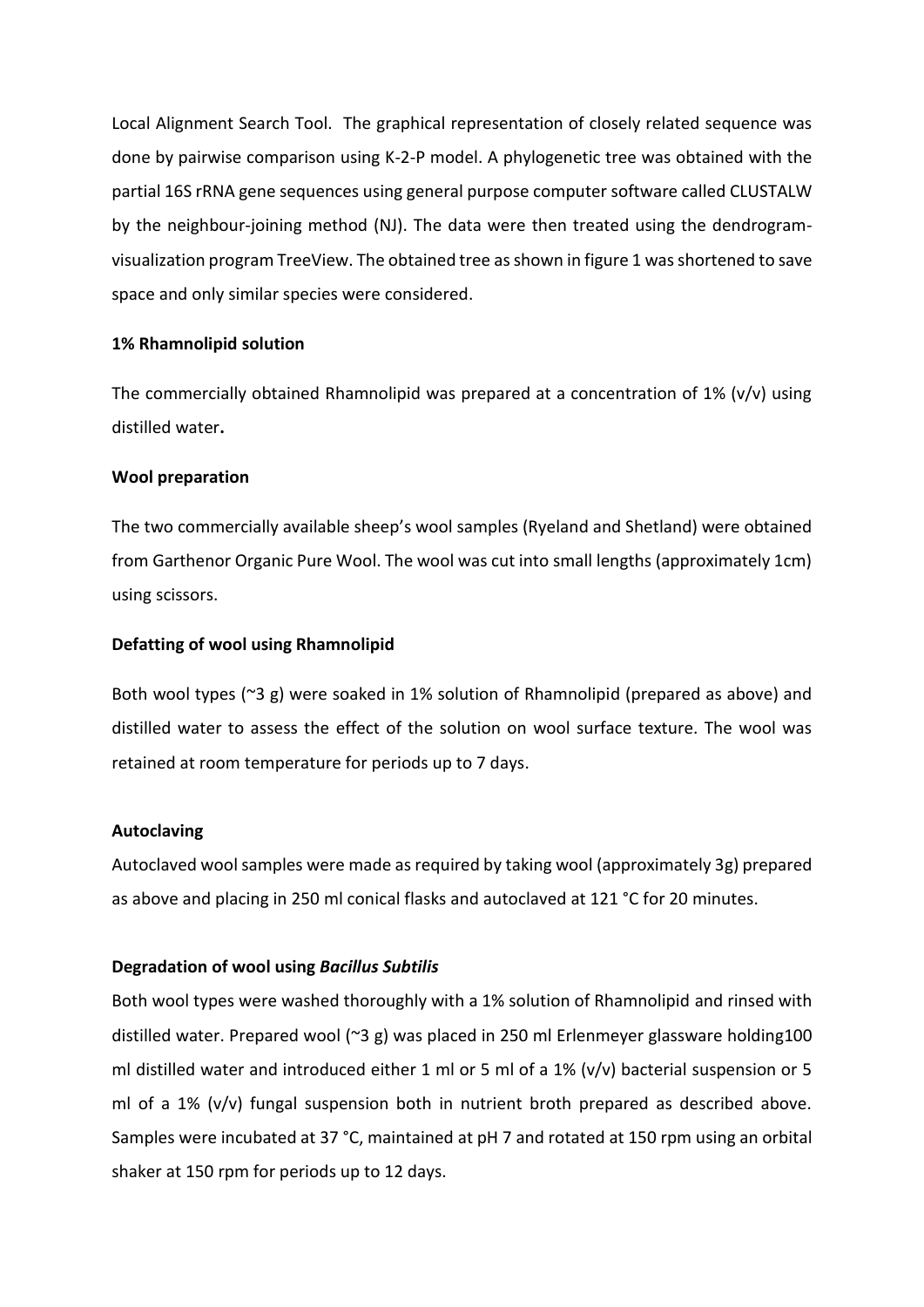#### **Assessment of wool degradation**

The extent of degradation and appearance of the wool samples were determined using scanning electron microscopy (SEM). Wool samples were collected at the indicated times, centrifuged for 20 minutes at 4000 rpm and allowed to air dry at room temperature overnight prior to analysis using SEM (Hitachi S-3400 N) at an acceleration voltage of 10-15 kV and a pressure of 50 pa .

#### **Results and Discussion**

#### *Effects of autoclaving and inoculum volume (Bacillus subtilis* **W3***)*

The ability of the *Bacillus subtilis* W3 to degrade autoclaved and non-autoclaved wool was assessed by incubation for periods up to 12 days in distilled water inoculated with either 1 ml or 5 ml of a 1% suspension of bacteria in nutrient broth. Control samples were 3g wool in distilled water stored for a period of 12 days at 37 °C with rotation as above.

Onset of degradation in both the Ryeland and Shetland wool was apparent at 3 days in the autoclaved samples, with a steady increase in wool fibre breakdown over the remainder of the study. It can be seen from Figure 2 that the extent of degradation of the Ryeland wool is much more pronounced in the autoclaved sample inoculated with 5 ml of the bacterial inoculum. The non-autoclaved samples exhibit some surface texture differences resulting in a smoother appearance through partial removal of the wool fibre surface cuticles. Figures 3 show the extent of degradation of the autoclaved and non-autoclaved Shetland wool inoculated with 1 ml and 5 ml of *B. subtilis* W3 following sampling at 6 and 12 days. The nonautoclaved Shetland wool did not show significant degradation however, the autoclaved Shetland wool inoculated with 5ml inoculum of *B. subtilis* W3 showed a pronounced level of degradation with complete removal of the wool cuticles exposing inner wool fibres.

When considering inoculation volume and pre-treatment, the data demonstrates that there is a significant difference in the extent of degradation when 1ml and 5ml inoculum volumes were used, as well as a significant effect associated with the process of autoclaving the wool samples. In all of the cases examined, degradation of the autoclaved wool was much more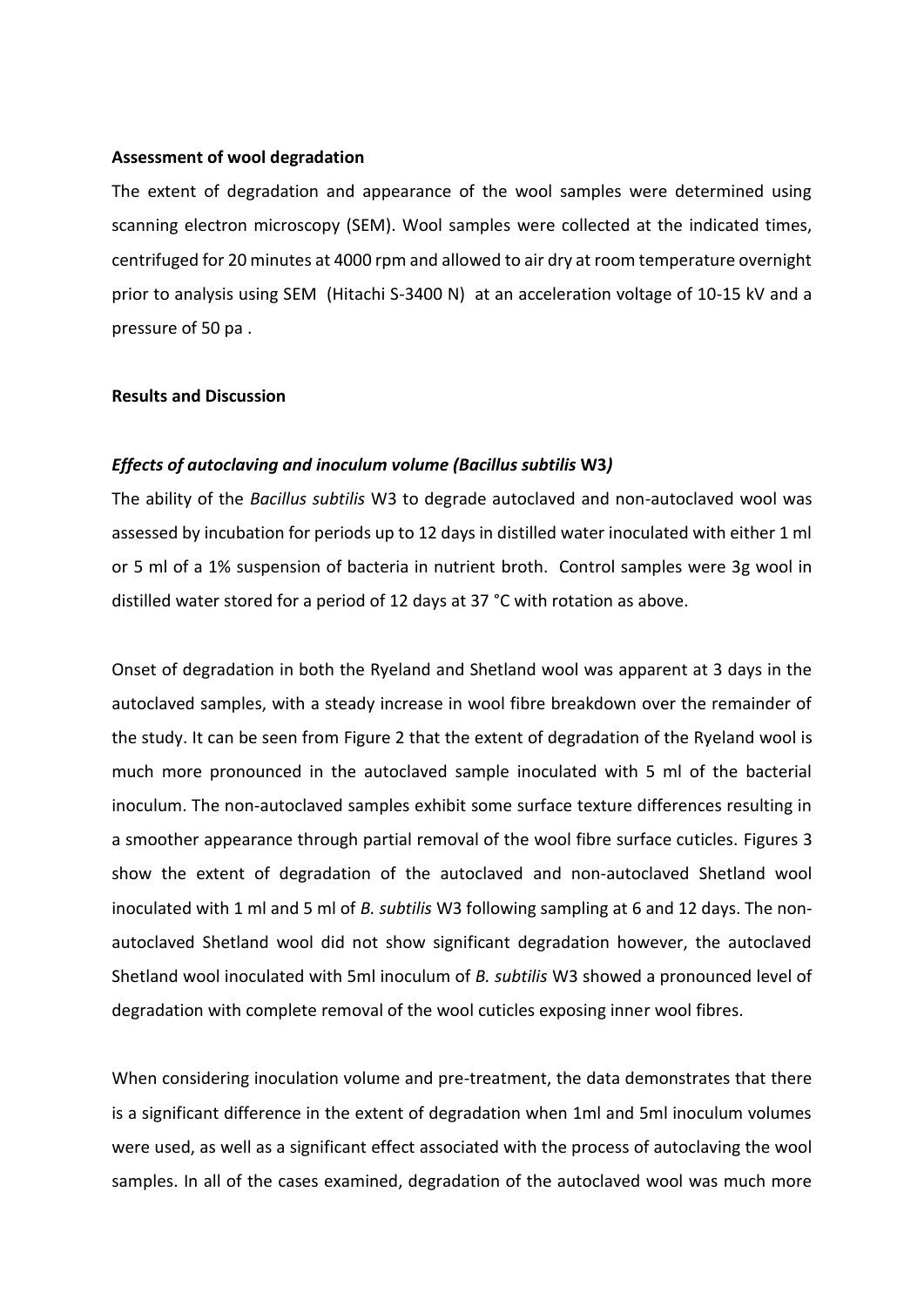pronounced than with the non-autoclaved wool. Likewise, the inoculum volume of 5ml showed enhanced levels of degradation over the 1ml inoculation volume. The findings in this study are similar to those presented by Zaghloul et al. (2010) who reported enhanced solubilisation of wool in cultures containing recombinant *Bacillus subtilis* as a result of autoclaving the wool samples. It is believed (Queiroga et al. 2012) that autoclaving makes the wool more susceptible to degradation by keratinase through unfolding of the polypeptide chains thus exposing the wool cortex. The rapid onset of degradation in the autoclaved Ryland and Shetland wool can be attributed to the fact that the nutrient broth provides a food source to the bacteria enabling them to grow at a faster rate thus become active before they started the degradation of wool.

## **Effects of autoclaving** *(Streptomyces albidoflavus)*

The ability of *Streptomyces albidoflavus* to degrade autoclaved and non-autoclaved wool was assessed in nutrient broth in the volume of inoculum applied (5 ml). Control samples were 3 g wool in distilled water stored for a period of 12 days at 37°C with rotation as above. Onset of degradation in both the Ryeland and Shetland wool was apparent within 48 hours in both the autoclaved and non-autoclaved wool samples, with a steady increase in wool fibre breakdown over the remainder of the study. It can be seen from Figures 4 that the extent of degradation for both wool types is significant after a period of 7 days. There are clear surface texture differences resulting in a smoother appearance through removal of the wool fibre surface cuticles and signs of breakdown of the wool cortex exposing cortical cellular material. *Streptomyces albidoflavus* appears to degrade the wool samples regardless of whether or not the samples are autoclaved and may be considered more effective than *Bacillus subtilis* W3 in the short term.

# **Effects of defatting**

The effect of storing wool samples in a solution of 1% Rhamnolipid was assessed over a period of 28 days. Control samples were stored in distilled water over the same period. It can be seen from Figure 5 that Rhamnolipid removes the naturally occurring lanolin and other fatty deposits from the surface of the wool, highlighting the effectiveness of the biosurfactant. The Rhamnolipid 6 day samples demonstrated surface enhancements without apparent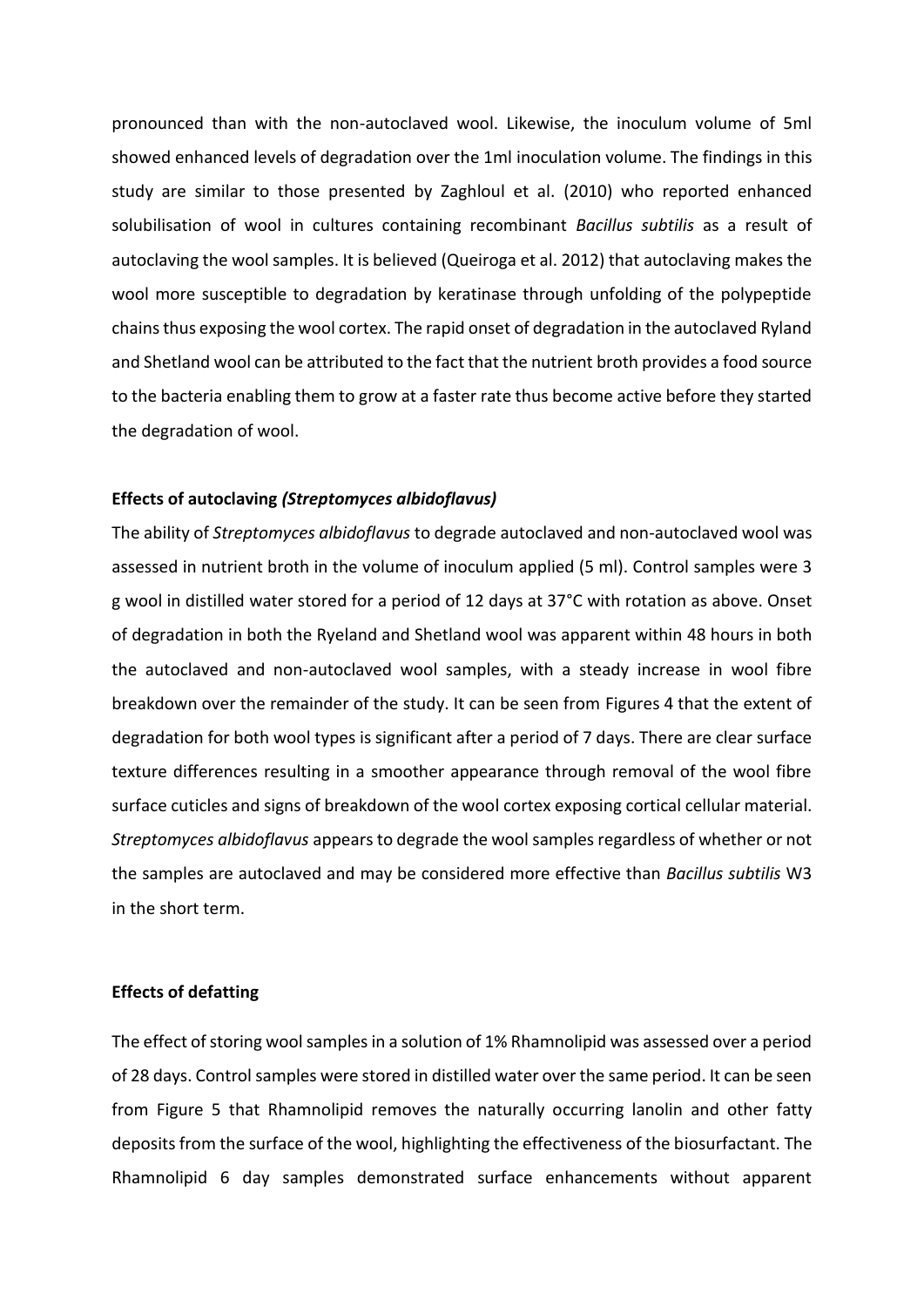disruption to the fibre's cortex structural integrity. This applied to both the Shetland and Ryeland wool types. According to Hutchison et al. (2007) the surface of wool is coated in a layer of covalently bonded lipids that represents a complex mixture of polar and non-polar long chain fatty acids. These fatty acids are bound to the fibre matrix through the formation of thioester bonds to cysteine residues resulting in the formation of a cross linked hydrophobic layer (Heine and Hocker 1995; Hutcheson et al. 2007). The highly hydrophobic surface of the wool fibre acts to restrict attack from enzymes like keratinise, therefore, effective removal of surface bound fatty acids through cleavage of the cysteine cross-linkages not only enhances the appearance of the wool, but subsequently exposes the surface of the wool fibre making it more susceptible to enzymatic hydrolysis (Eslahi et al. 2013). Penetration into the fibre cortex as a result of hydrolytic attack, while not advantageous in many applications (Du et al. 2007), is, in this case, desirable in order to cause degradation at macrofibril level allowing the process of wool degradation to get underway. In addition to the fatty acids in wool wax and wool grease, raw wool also contains water soluble materials such as suint (formed from dried perspiration) and inorganic mineral dirt (Dominguez et al. 2003). From the study conducted, the Rhamnolipid appears to effectively remove hydrophobic and hydrophilic surface contaminants from the raw wool in preparation of degradation of the wool. In addition to the above mechanisms for effective enzymatic action, Wen et al. (2010) conclude that Rhamnolipid acts to soften the membranes of bacteria which in turn influence the release and activity of the enzymes making the wool more vulnerable to degradation by microorganisms. Figure 5 shows SEM images for untreated wool and both wool types treated with 1% Rhamnolipid. The 7 day samples treated with 1% Rhamnolipid demonstrated further surface enhancements without apparent disruption to the fibre's cortex structural integrity, this applied to both the Shetland and Ryeland wool types.

### **Conclusions**

Ryeland and Shetland wool can be degraded by both *Bacillus subtilis* W3 and *Streptomyces albidoflavus* as shown by SEM. *Streptomyces albidoflavus* appears to be the more effective strain for rapid degradation of both Ryeland and Shetland wool. However, Rhamnolipid is an effective biosurfactant when used to treat and defat samples of wool. The wool takes on a smoother appearance and becomes more susceptible to attack and degradation by enzymes produced by both the *Bacillus subtilis* and *Streptomyces albidoflavus* strains. Further work will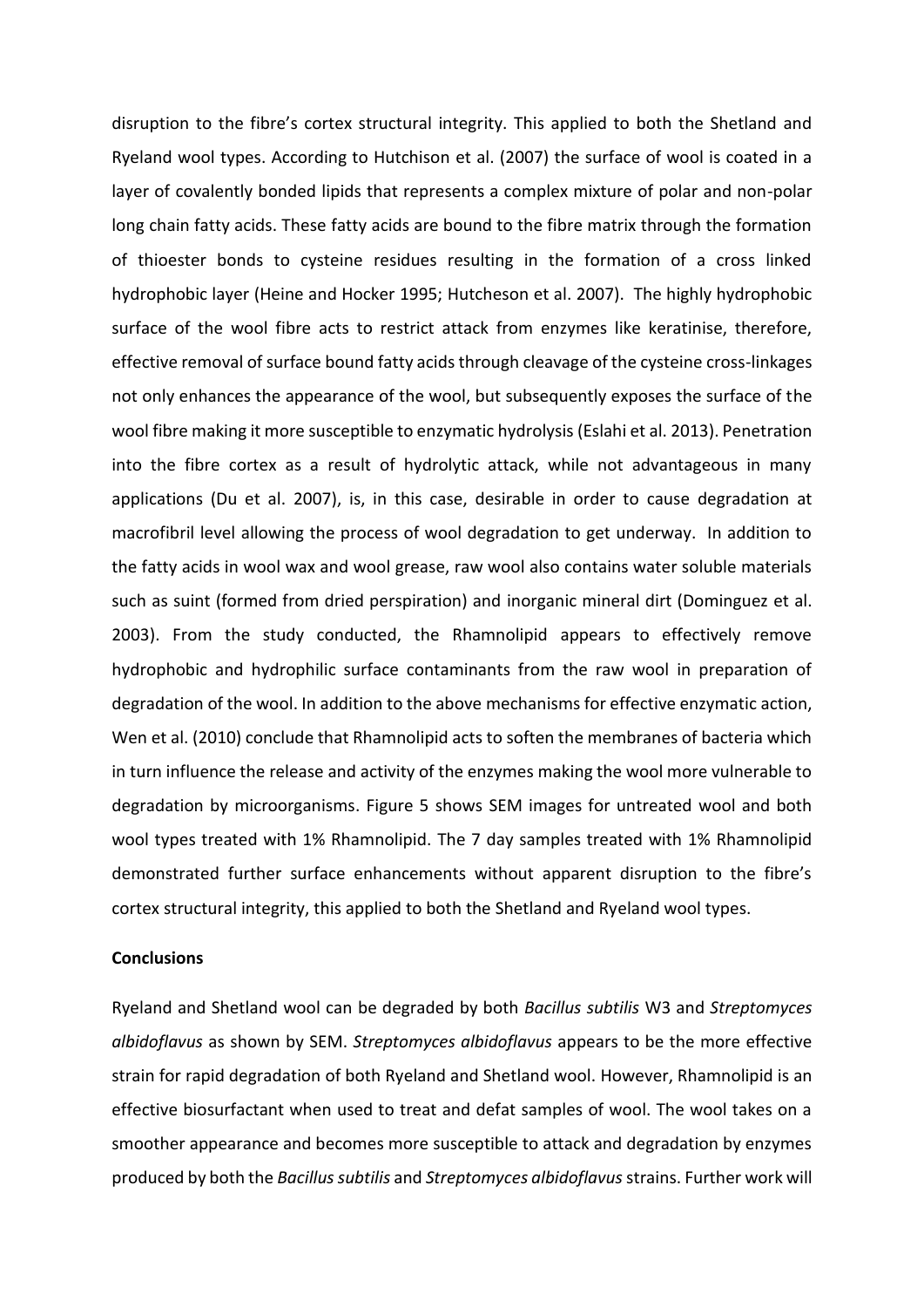include assessment of wool quality following treatment with 1% Rhamnolipid and more advanced studies to assess the level of degradation of different wool types over a longer time period.

# **Bibliography**

 Aluigi, A., C. Tonetti, C. Vineis, C. Tonin, and G. Mazzuchetti. 2011. Adsoprtion of copper(II) ions by keratin/PA6 blend nanofibres. *European Polymer Journal*, 47: 1756-1764.

Brandelli,A., J.D. Daniel, and A. Riffel. 2010. Biochemical features of microbial keratinases and their production and application. *Applied Microbiological Biotechnology*, 85: 1735-1750.

 Brandelli,A., L. Sala, and S. J. Kalil. 2015. Microbial enzymes for bioconversion of poultry waste into added-value products. *Food Research International*, 73: 3-12

 Brebu, M. and L. Spiridon. 2011. Thermal degradation of keratin waste. *Journal of Analytical and Applied Pyrolysis*, 91: 288-295.

 Cai, C., B. Lou, and X. Zheng. 2008. Keratinase productions and keratinase degradation by a mutant strain of *Bacillus subtilis*. *Journal of Zhejiang University Science*, 9: 60-67.

 Du, G., L. Cui, Y. Zhu, and J. Chen. 2007. Improvement of shrink-resistance and tensile strength of wool fabric treated with a novel microbial transglutamiminase from *Streptomyces* hygroscopicus. *Enzyme and Microbial technology,* 40: 1753-1757.

 Dominguez, C., E. Jover, J. M. Bayona, and P. Erra. 2003. Effect of carbon dioxide modifier on the lipid composition of wool wax extracted from raw wool. *Analytica Chimica Acta*, 477: 233- 242.

 El-refai, H.A., M. A. AbdelNaby, A. Gaballa, M. H. El-Araby, A. F. Abdel Fattah. 2005. Improvement of the newly isolated *Bacillus pumilus* FH9 keratinolytic activity*. Process Biochemistry*, 40: 2325-2332.

 Eslahi, A., F. Dadashian, and H. N. Nejad. 2013. Optimization of enzymatic hydrolysis of wool fibres for nanoparticles production using surface methodolgy. *Advanced Powder Technology,* 24: 416-426.

 Fang, Z., J. Zhang, B. Liu, G. Du, and J. Chen, J. 2013. Biodegradation of wool waste and keratinase production in scale-up fermenter with different strategies by *Stenotrophomonas maltophilia* BBE11-1*. Bioresource Technology*, 140: 286-291.

 Heine, E. and H. Höcker. 1995. Enzyme treatments for wool and cotton. *Review of Progress in Coloration and Related Topics,* 25: 57-70.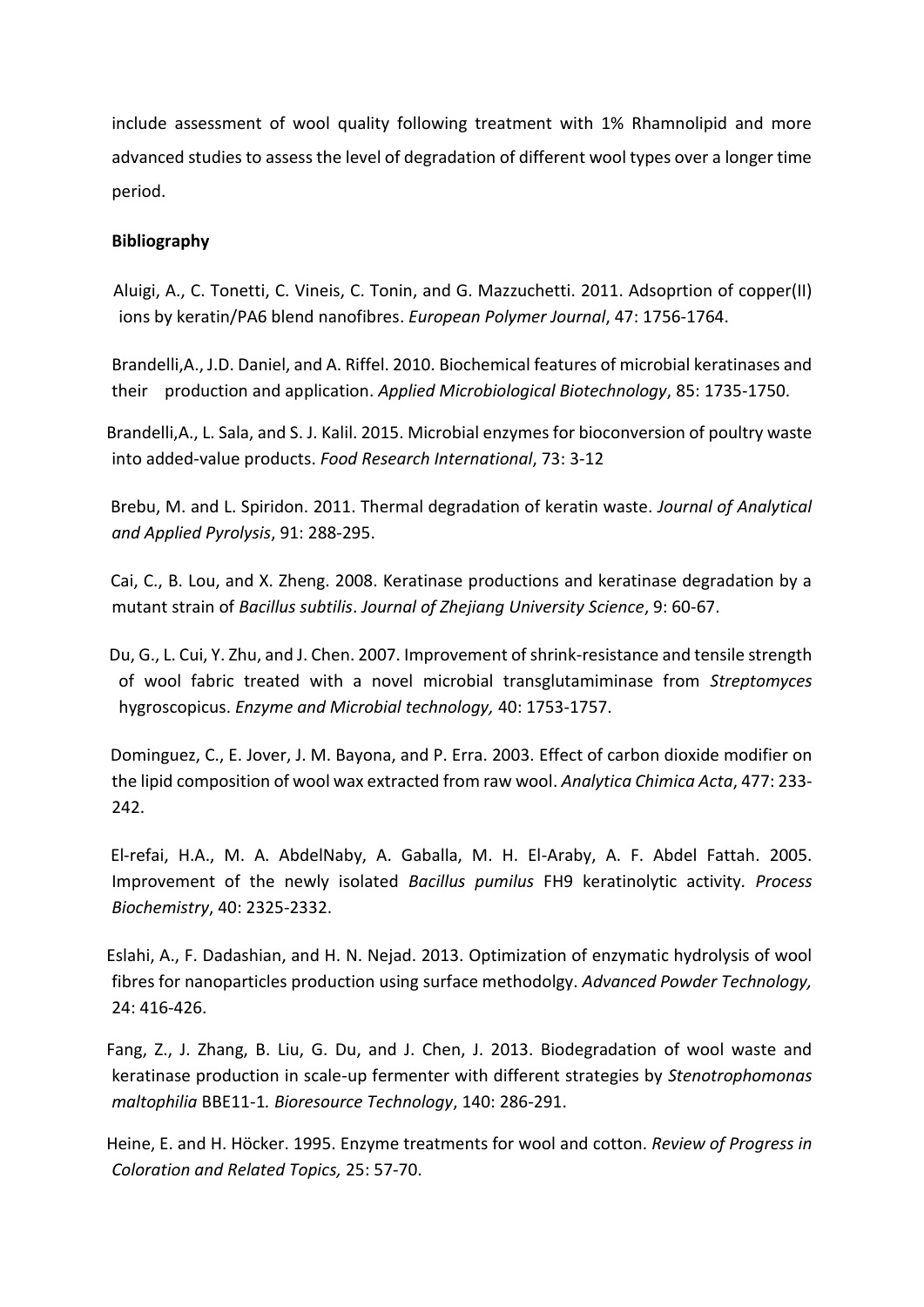Hutchison, S., D. Evans, G. Corino, and J. Kattenbelt. 2007. An evaluation of the action of thioesterases on the surface of wool. *Enzyme and Microbial Technology* 40: 1794 - 1800.

 Kabir, M.M., G. Forgács, and I. S. Horváth, 2013. Enhanced methane production from wool textile residues by thermal and enzymatic pretreatment. *Process Biochemistry*, 48: 575-580.

Kim, J.M., W. J. Lim, and H. J. Suh. 2001. Feather-degrading Bacillus species from poultry waste. *Process Biochemistry*, 37: 287-291.

Korniłłowicz-Kowalska, T. and J. Bohacz. 2011. Biodegradation of keratin waste: Theory and practical aspects. *Waste Management*, 31: 1689-1701.

Long, J., C. Cui, L. Wang, H. Xu, Z. Yu, and X. Bi. 2013. Effect of treatment pressure on wool fiber in supercritical carbon dioxide fluid. *Journal of Cleaner Production*, 43: 52-58.

Meng, J., L. Xing, and X. Zhao. 2013. Isolation of a feather-degrading *Bacillus subtilis* strain from the alimentary tract of grebes. *African Journal of Microbiology Research*, 7: 2550-2559.

 Queiroga, A.C., M. E. Pintado, and F. X. Malcata, 2012. Potential use of wool-associated *Bacillus* species for biodegradation of keratinous materials. *International Biodeterioration & Biodegradation*, 70: 60-65.

Raza, Z. A., A. Rehman, M. H. Tahir, R. Masood, A. Haq, M. S. Tahir, A. Javid, and N. Ahmad, N. 2014. Production of rhamnolipid surfactant and its application in bioscouring of cotton fabric. *Carborhydrate Research*, 391: 97-105.

Saber, W. I. A., M. M. El-Metwally, and M. S. El-Hersh. 2010. Keratinase production and biodegradation of some keratinous wastes by *Alternaria tenuissima* and *Aspergillus nidulans*. *Research Journal of Microbiology*, 5: 21-35.

Silva, J. S. M. C., M.Prabaharan, G. Gubitz, and A. Cavaco-Paulo. 2005. Treatment of wool fibres with subtilisin and subtilisin-PEG. *Enzyme and Microbial Technology*, 36: 917-922.

 Wen, Q., F. Kong, Y. Ren, D. Cao, G. Wang, and H. Zheng. 2010. Improved performance of microbial fuel cell through addition of rhamnolipid. *Electrochemistry Communications,* 12: 1710-1713.

 Zaghloul, T., A. Embaby, and A. Elmahdy. 2010. Key determinants affecting sheep wool biodegradation directed by a keratinase-producing *Bacillus subtilis* recombinant strain. *Biodegradation*, 22: 111-128.

Zheljazkov, V.D., G. W. Stratton, J. Pincock, S. Butler, E. Jeliazkova, N. K. Nedkov, and P. D. Gerard. 2009. Wool-waste as organic nutrient source for container-grown plants. *Waste Management*, 29: 2160-2164.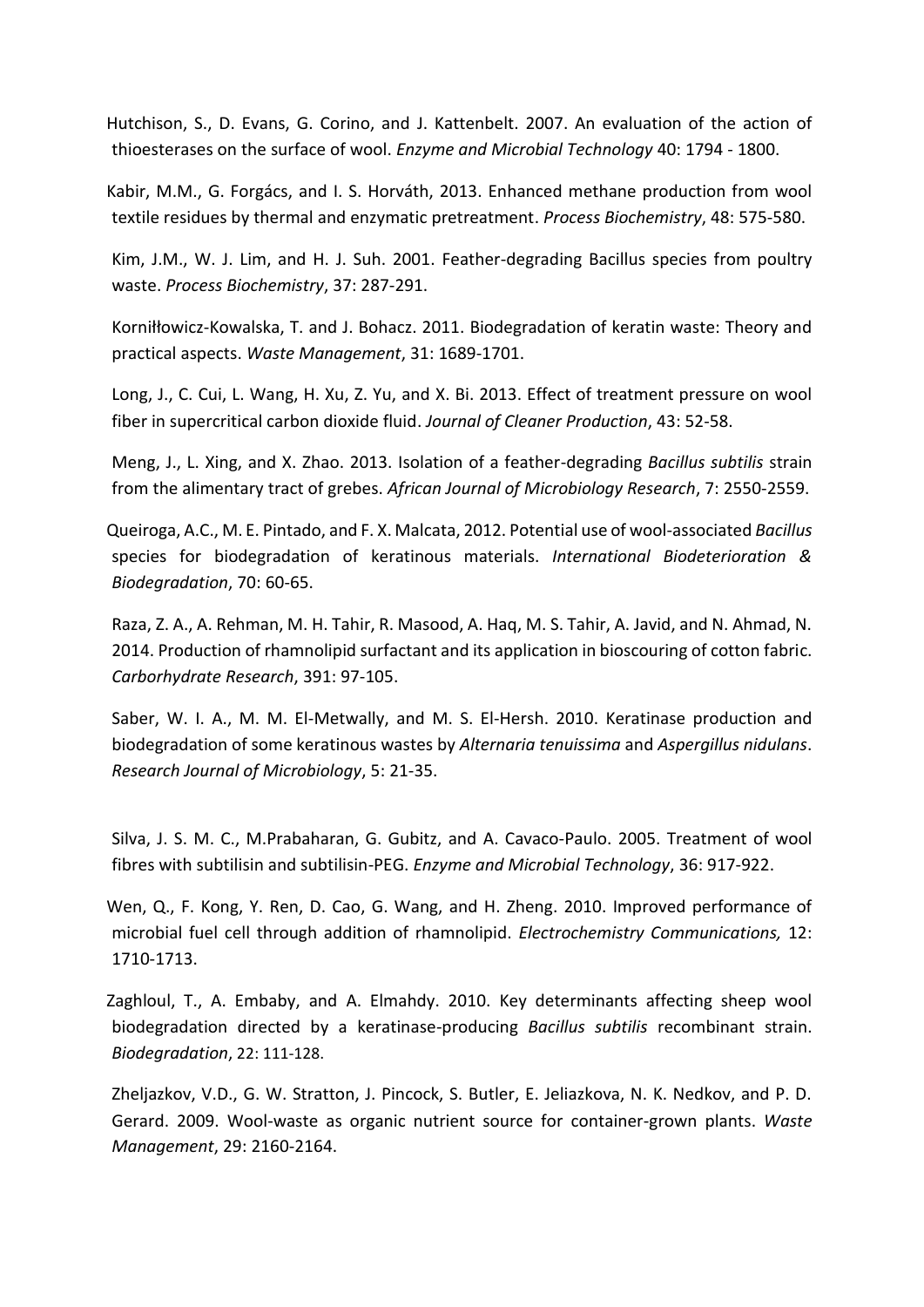

**Figure 1: Phylogenetic tree showing relationship between** *Bacillus subtilis* **W3 and other** 

**members of genus** *Bacillus* **with their accession number in brackets**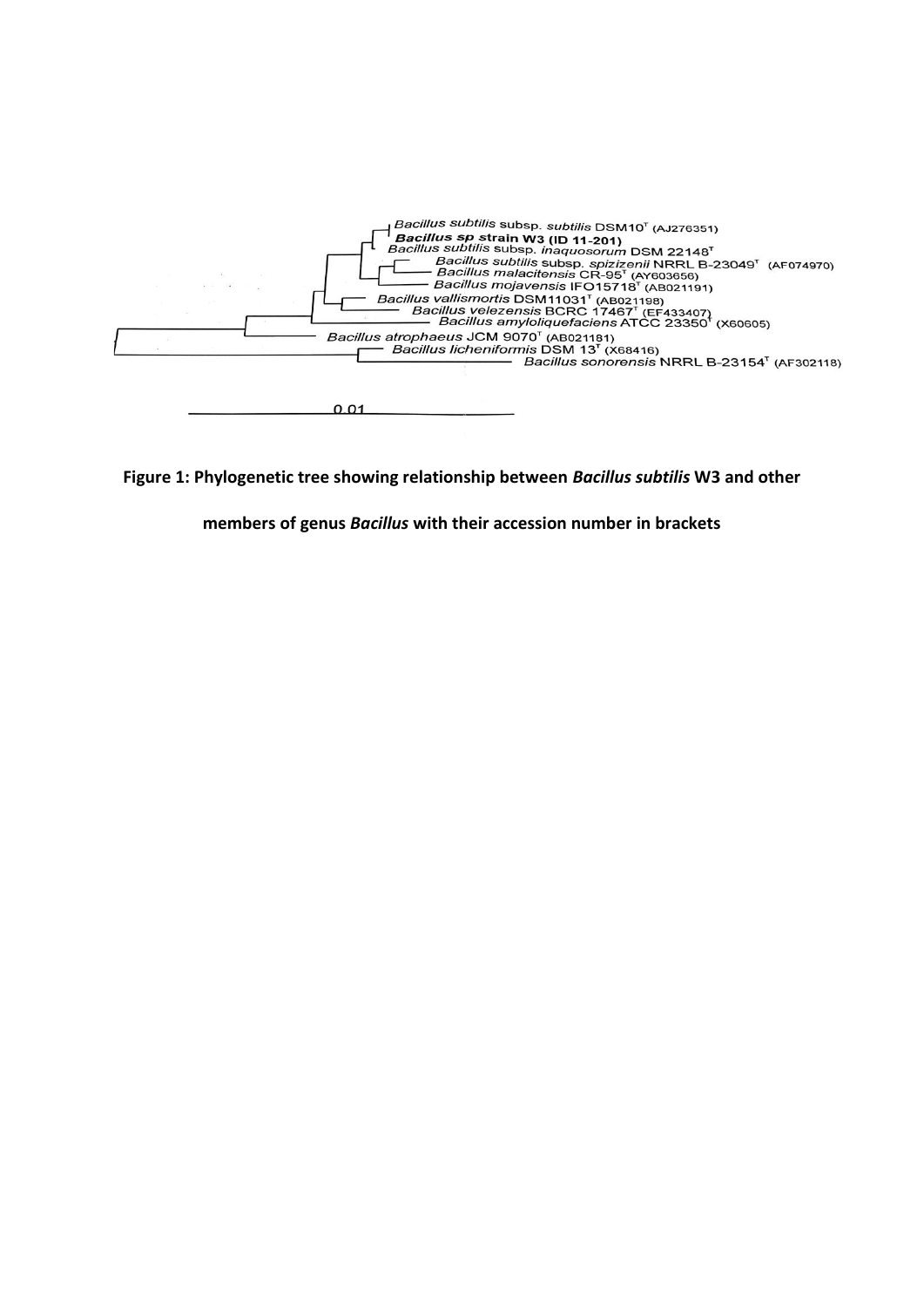| Ryeland 1ml    | 6 days                                    | 12 days                                           |
|----------------|-------------------------------------------|---------------------------------------------------|
| Autoclaved     | 15.0kV 13.2mm x1.00k BSE30.50Pa<br>so our | 大きなもの<br>'só oum<br>10.0kV 14 3mm x850 BSE30 50Pa |
| Non-autoclaved | 15.0KV 13 1mm x1.00k 85630.50Pa<br>sa áum | 10.0kV 12.4mm x1.00k BSE3O 50Pa                   |
|                |                                           |                                                   |
| Ryeland 5ml    | 6 days                                    | 12 days                                           |
| Autoclaved     |                                           | 20 GKV 17 Smm x1 00k BSE3D 50Ps                   |

**Figure 2: SEM images of Ryeland wool inoculated with 1 ml & 5ml** *Bacillus subtilis* **W3 for** 

**both autoclaved and non-autoclaved samples over a period of 12 days**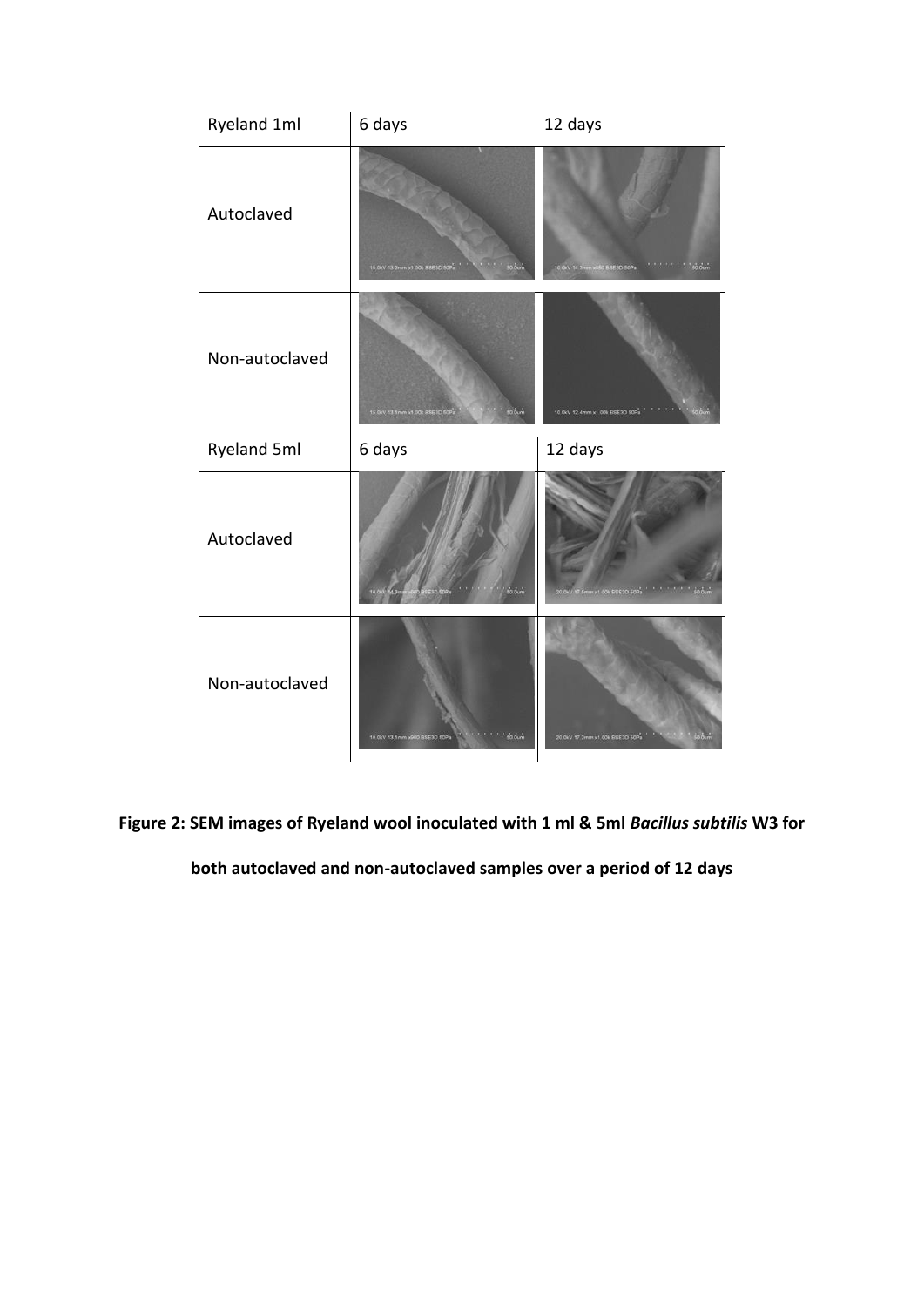| Shetland 1ml   | 6 days                              | 12 days                                |
|----------------|-------------------------------------|----------------------------------------|
| Autoclaved     | m x1.00k BSE3D 50                   | <b>CARL</b>                            |
| Non-autoclaved | ON BSE3D 50Pa 1 30 Out<br>15 OkV 12 | số ổum<br>10.0kV 13.3mm x850 BSE3D 50P |
| Shetland 5ml   | 6 days                              | 12 days                                |
|                |                                     |                                        |
| Autoclaved     | 10 0kV 14 2mm x900 BSE3D 50F        | 20 OkV 17 6mm x1.00k BSE3D 50Pa        |

**Figure 3: SEM images of Shetland wool inoculated with 1 ml & 5ml** *Bacillus subtilis* **W3 for** 

**both autoclaved and non-autoclaved samples over a period of 12 days**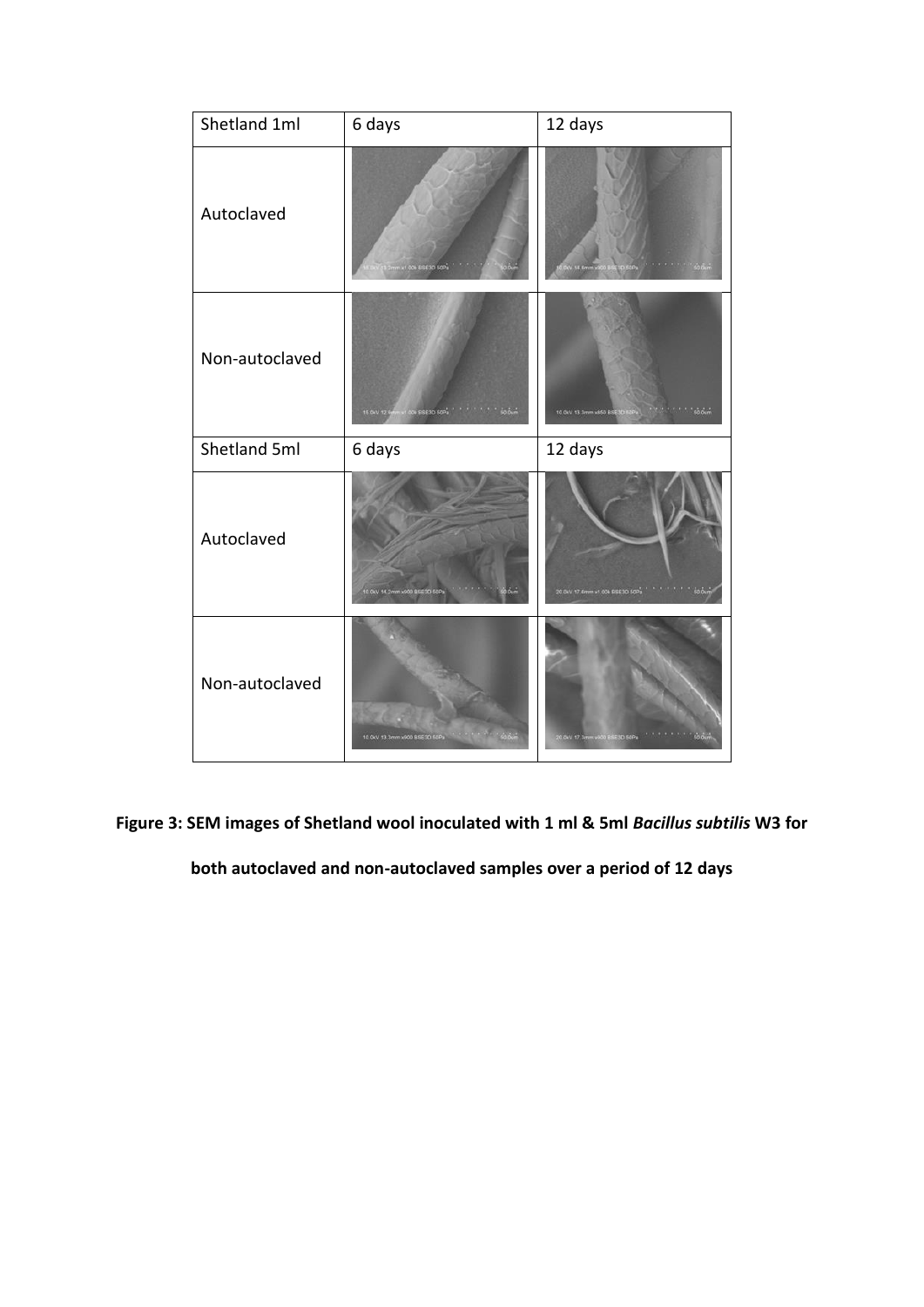| <b>Ryeland Wool</b> | 2 days                                                         | 7 days                                                        |
|---------------------|----------------------------------------------------------------|---------------------------------------------------------------|
| Autoclaved          | 1 1 1 1 1 1 50 0um<br>10.0kV 14.2mm x850 BSE3D 50Pa            | 10.0kV 13.2mm x1.00k BSE3D 50Pa $\rightarrow$ 100 100 100 00m |
| Non-autoclaved      | $1.111360$ dum<br>10.0kV 14.4mm x900 BSE3D 50Pa                | 10.0kV 13.4mm x1.00k BSE3D 50Pa ''''''''''' 50.0um            |
|                     |                                                                |                                                               |
| Shetland Wool       | 2 days                                                         | 7 days                                                        |
| Autoclaved          | $\cdots$ $\cdots$ 50 $\cdots$<br>10.0kV 14.2mm x1.00k BSE3D 50 | $50.0$ um<br>10.0kV 13.4mm x850 BSE3D 50Pa                    |

**Figure 4: SEM images of autoclaved and non-autoclaved Ryeland & Shetland wools** 

**inoculated with 1ml** *Streptomyces albidoflavus* **over a period of 7 days**